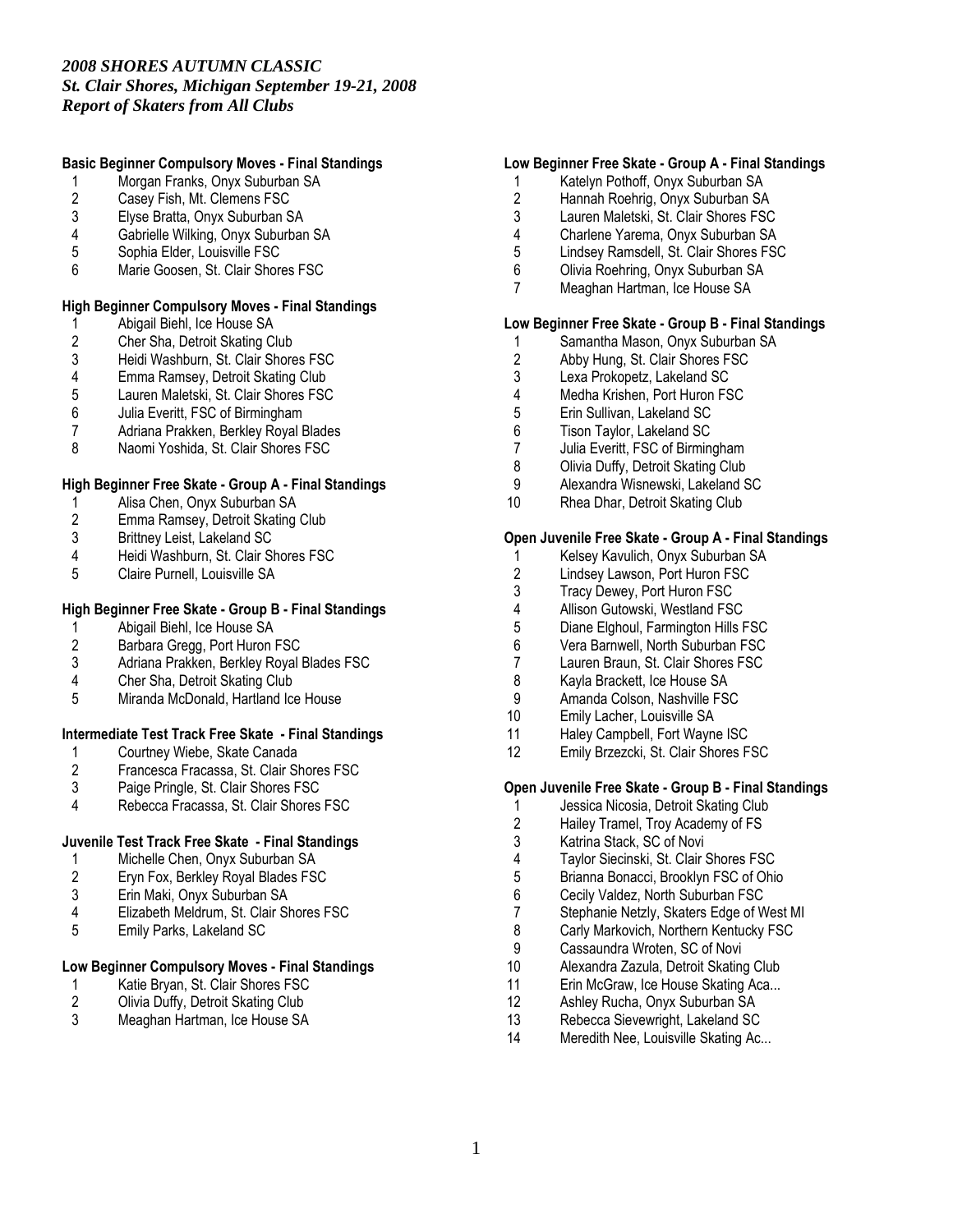#### Open Juvenile Short Program - Final Standings

- 1 Cecily Valdez, North Suburban FSC<br>2 Lindsey Lawson, Port Huron FSC
- 2 Lindsey Lawson, Port Huron FSC<br>3 Cassaundra Wroten. SC of Novi
- 3 Cassaundra Wroten, SC of Novi<br>4 Francesca Fracassa. St. Clair Sh
- 4 Francesca Fracassa, St. Clair Shores FSC
- 5 Kayla Brackett, Ice House SA<br>6 Vera Barnwell, North Suburbar
- 6 Vera Barnwell, North Suburban FSC<br>7 Lauren Braun, St. Clair Shores FSC
- Lauren Braun, St. Clair Shores FSC
- 8 Alexandra Zazula, Detroit Skating Club<br>9 Erin McGraw, Ice House SA
- 9 Erin McGraw, Ice House SA<br>10 Rebecca Fracassa. St. Clair
- Rebecca Fracassa, St. Clair Shores FSC
- 11 Heather Baines, St. Clair Shores FSC

#### Pre-Juvenile Boys Free Skate - Final Standings

- 1 Jonathan Butler, Columbus FSC<br>2 Max Sokoloff. Farmington Hills F.
- Max Sokoloff, Farmington Hills FSC
- 3 Sammy Parks, Lansing SC<br>4 Jacomb Nussle Ice House
- Jacomb Nussle, Ice House SA

#### Pre-Juvenile Compulsory MOves - Group A - Final Standings

- 1 Chloe Gates, Twin Bays SC<br>2 Madison George. Detroit Ska
- 2 Madison George, Detroit Skating Club<br>3 Halev Campbell. Fort Wavne ISC
- 3 Haley Campbell, Fort Wayne ISC<br>4 Myles Grandstaff Lansing SC
- Myles Grandstaff, Lansing SC

# Pre-Juvenile Compulsory Moves - Group B - Final Standings

- 1 Hanna Guidry, North Suburban FSC<br>2 Quinn Herbison, So Metro Shores FS
- 2 Quinn Herbison, So Metro Shores FS<br>3 Meahan Murphy. St. Clair Shores FSC
- 3 Meghan Murphy, St. Clair Shores FSC<br>4 Veronica Heitz. Port Huron FSC
- 4 Veronica Heitz, Port Huron FSC<br>5 Jenalyn Pangborn, St. Clair Shor
- 5 Jenalyn Pangborn, St. Clair Shores FSC

#### Pre-Juvenile Free Skate - Group A - Final Standings

- 1 Madison George, Detroit Skating Club<br>2 Ashton Clemons, Louisville SA
- 
- 2 Ashton Clemons, Louisville SA<br>3 Madeline Geffert, Onyx Suburba 3 Madeline Geffert, Onyx Suburban SA<br>4 Carson Dembrosky, So Metro Shores
- 4 Carson Dembrosky, So Metro Shores FSC<br>5 Chloe Gates, Twin Bays SC
- 
- 5 Chloe Gates, Twin Bays SC<br>6 Madison Gietzen. Onvx Subu
- 6 Madison Gietzen, Onyx Suburban SA
- 7 Meredith Bauer, SC of Novi 1<br>8 Lauren Dumas, North Suburba
- 8 Lauren Dumas, North Suburban FSC<br>9 Emily Cronizer. Onvx Suburban SA 9 Emily Cronizer, Onyx Suburban SA
- 10 Hanna Guidry, North Suburban FSC<br>11 Mackenzie Elkow. SC of Novi
- 
- 11 Mackenzie Elkow, SC of Novi<br>12 Lauren English, Louisville SA Lauren English, Louisville SA
- 13 Alyssa Hankins, Port Huron FSC

#### Pre-Juvenile Free Skate - Group B - Final Standings

- 1 Meghan Murphy, St. Clair Shores FSC
- 2 Meji Igun, Farmington Hills FSC<br>3 Pevton Lee. Detroit Skating Club
- Peyton Lee, Detroit Skating Club
- 4 Lauren Pach, Athens FSC<br>5 Carolyn Krumwiede. Northe
- 5 Carolyn Krumwiede, Northern Kentucky FSC<br>6 Maria Mulligan, St. Clair Shores FSC
- Maria Mulligan, St. Clair Shores FSC
- 7 Olivia Moreau, Detroit Skating Club
- 8 Krista Murphy, Northern Kentucky FSC<br>9 Amy Hu. Detroit Skating Club
- 9 Amy Hu, Detroit Skating Club<br>10 Ashlyn Olson, Ice House SA
- 10 Ashlyn Olson, Ice House SA<br>11 Kirsten Kelly, Port Huron FSC
- Kirsten Kelly, Port Huron FSC
- 12 Veronica Heitz, Port Huron FSC

### Pre-Juvenile Free Skate - Group C - Final Standings

- 1 Mykaela Wolfsing, Northern Kentucky FSC<br>2 Tessa Raber Onyx Suburban SA
- 2 Tessa Raber, Onyx Suburban SA<br>3 Karisa Yu, Lakeland SC
- 3 Karisa Yu, Lakeland SC
- 4 Stacey Tomkovich, Farmington Hills FSC
- 5 Bridget Race, Farmington Hills FSC<br>6 Emily Peltier. Lansing SC
- 6 Emily Peltier, Lansing SC
- 7 Nina Stuke, Northern Kentucky FSC<br>8 Jacqueline Vandewege, Skaters Edg
- 8 Jacqueline Vandewege, Skaters Edge of West MI<br>9 Julia Szydlowski Onyx Suburban SA
- Julia Szydlowski, Onyx Suburban SA
- 10 Emma Rooney, Louisville SA
- 11 Kimberly Wegner, St. Clair Shores FSC

#### Pre-Juvenile Free Skate Championship - Final Standings

- 1 Meghan Murphy, St. Clair Shores FSC<br>2 Meii Igun. Farmington Hills SC
- 2 Meji Igun, Farmington Hills SC<br>3 Carson Dembrosky, So, Metro
- Carson Dembrosky, So. Metro Shores FSC
- 4 Chloe Gates, Twin Bays SC
- 5 Madison George, Detroit Skating Club<br>6 Pavton Lee, Detroit Skating Club
- 6 Payton Lee, Detroit Skating Club<br>7 Madeline Geffert, Onyx Suburbar
- 7 Madeline Geffert, Onyx Suburban SA<br>8 Tessa Raber. Onvx Suburban SA
- 8 Tessa Raber, Onyx Suburban SA<br>9 Stacey Tomkovich. Farmington Hil
- 9 Stacey Tomkovich, Farmington Hills FSC<br>10 Ashton Clemons, Louisville SA
- Ashton Clemons, Louisville SA
- 11 Mykaela Wolfsing, Northern Kentucky FSC
- 12 Bridget Race, Farmington Hills FSC<br>13 Carolyn Krumwiede, Northern Kentu
- Carolyn Krumwiede, Northern Kentucky FSC
- 14 Lauren Pach, Athens FSC
- 15 Karisa Yu, Lakeland SC

#### Pre-Juvenile/Juvenile Spins - Final Standings

- 1 Lauren Dumas, North Suburban FSC<br>2 Madison George, Detroit Skating Club
- 2 Madison George, Detroit Skating Club<br>3 Veronica Heitz, Port Huron FSC
- 3 Veronica Heitz, Port Huron FSC<br>4 Jenalyn Pangborn, St. Clair Shor
- 4 Jenalyn Pangborn, St. Clair Shores FSC<br>5 Halev Campbell. Fort Wavne ISC
- 5 Haley Campbell, Fort Wayne ISC<br>6 Ervn Fox. Berkley Roval Blades
- 6 Eryn Fox, Berkley Royal Blades
- Paris Berry, St. Clair Shores FSC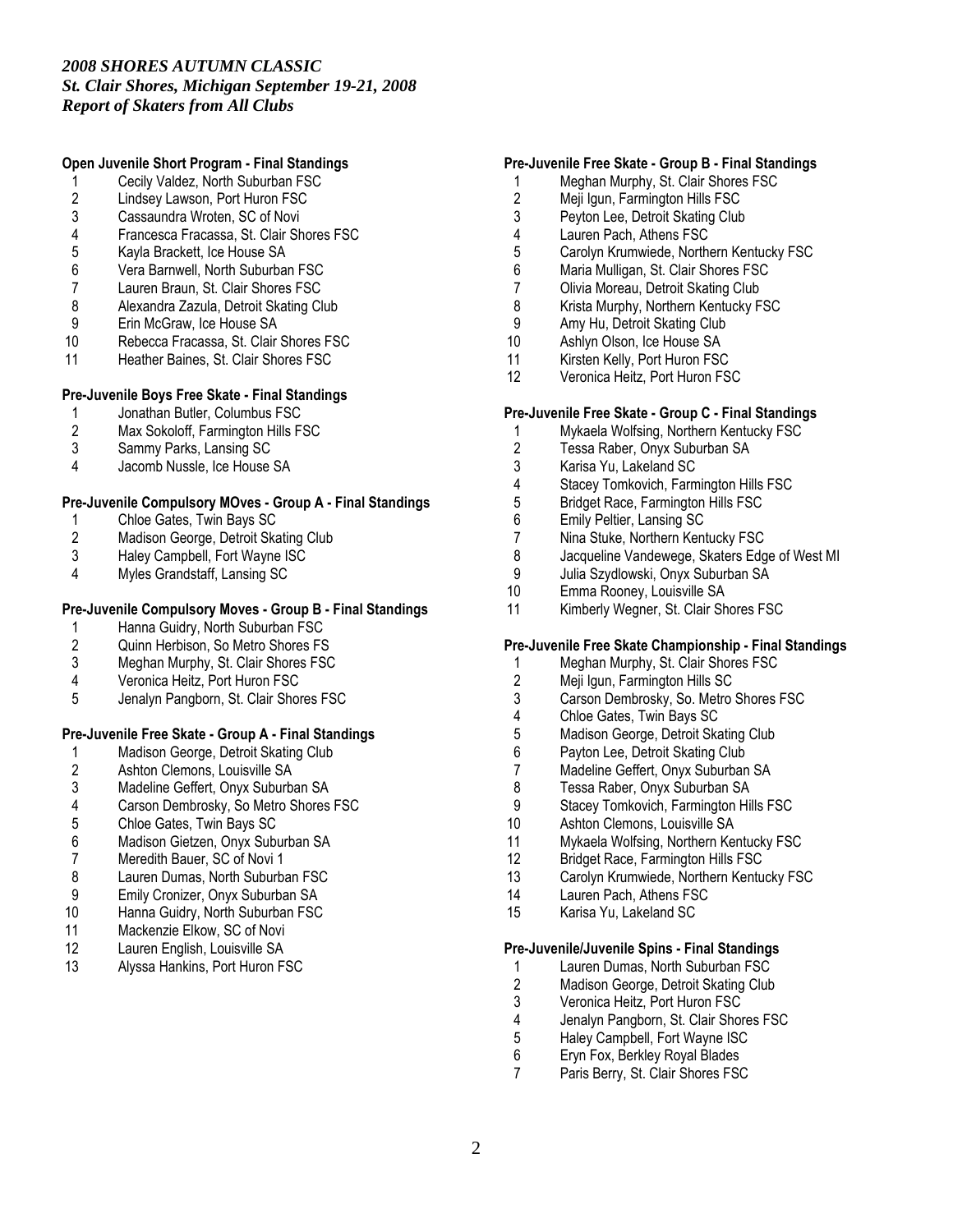# Preliminary Boys Free Skate - Exhibition - Final Standings

1 Lucas Purnell, Louisville SA

#### Preliminary Compulsory Moves - Group A - Final Standings

- 1 Kayla Major, Onyx Suburban SA<br>2 Aubyn Herbison, So Metro Shore
- 2 Aubyn Herbison, So Metro Shores FS<br>3 Annemarie Heitz. Port Huron FSC
- Annemarie Heitz, Port Huron FSC
- 4 Anna Carlin, St. Clair Shores FSC
- 5 Caitlyn Fortier, St. Clair Shores FSC

#### Preliminary Compulsory Moves - Group B - Final Standings

- 1 Kayla Harley, Twin Bays SC<br>2 Alissa Folger, Lansing SC
- 2 Alissa Folger, Lansing SC<br>3 Jessica Truszkowski, Nortl
- 3 Jessica Truszkowski, North Suburban FSC
- 4 Shae Andrews, So Metro Shores FS<br>5 Tonya Guidry. North Suburban FSC
- 5 Tonya Guidry, North Suburban FSC

#### Preliminary Free Skate - Group A - Final Standings

- 1 Anna Wise, Farmington Hills FSC<br>2 Octavia Renke, Troy Academy of
- 2 Octavia Renke, Troy Academy of FS<br>3 Quinn Herbison, So Metro Shores FS
- 3 Quinn Herbison, So Metro Shores FSC<br>4 Myles Grandstaff. Lansing SC
- 4 Myles Grandstaff, Lansing SC<br>5 Paris Berry, St. Clair Shores F
- Paris Berry, St. Clair Shores FSC

#### Preliminary Free Skate - Group B - Final Standings

- 1 Sonja Boruszok, Troy Academy of FS<br>2 Kelly Wilton, SC of Novi
- Kelly Wilton, SC of Novi
- 3 Kelley Mackenzie, SC of Novi
- 4-TIE Alyson Wellman, Troy Academy of FS
- 4-TIE Sara Serota, Onyx Suburban SA
- 6 Alissa Folger, Lansing SC

#### Preliminary Limited Free Skate - Group A - Final Standings

- 1 Janelle Spagnola, Brooklyn FSC of Ohio<br>2 Allie Noel, Mt. Clemens FSC
- 
- 2 Allie Noel, Mt. Clemens FSC<br>3 Aubyn Herbison, So Metro SI 3 Aubyn Herbison, So Metro Shores FSC<br>4 Rose Temizer. Northern Kentucky FSC
- 
- 4 Rose Temizer, Northern Kentucky FSC<br>5 Kaitlin Trimpe, Berkley Royal Blades FS 5 Kaitlin Trimpe, Berkley Royal Blades FSC
- 6 Samantha Wakefield, Onyx Suburban SA
- 7 Anna Carlin, St. Clair Shors FSC<br>8 Katelyn Wiebe. Skate Canada
- Katelyn Wiebe, Skate Canada

#### Preliminary Limited Free Skate - Group B - Final Standings

- 1 Caitlyn Fortier, St. Clair Shores FSC<br>2 Jessica Truszkowski, North Suburba
- 2 Jessica Truszkowski, North Suburban FSC<br>3 McKale Bingham, Port Huron FSC
- 3 McKale Bingham, Port Huron FSC<br>4 Bailey Hoffman, Skaters Edge of W
- 4 Bailey Hoffman, Skaters Edge of West MI<br>5 Megan Ewald, St. Clair Shores FSC
- 5 Megan Ewald, St. Clair Shores FSC<br>6 Tonya Guidry, North Suburban FSC
- 6 Tonya Guidry, North Suburban FSC
- 7 Jennifer York, Lakeland SC<br>8 Cameron Henry, Lansing SC
- Cameron Henry, Lansing SC

#### Preliminary Spins - Final Standings

- 1 Olivia Moreau, Detroit Skating Club<br>2 Annemarie Heitz. Port Huron FSC
- 2 Annemarie Heitz, Port Huron FSC<br>3 Megan Ewald. St. Clair Shores FS
- Megan Ewald, St. Clair Shores FSC

#### Pre-Preliminary Boys Free Skate - Final Standings

- 1 Christopher Elder, Louisville SA<br>2 Levi Grandstaff. Lansing SC
- Levi Grandstaff, Lansing SC
- 3 Noah Finkelstein, Detroit Skating Club

#### Pre-Preliminary Compulsory Moves - Group A - Final Standings

- 1 Molly Davies, Twin Bays SC<br>2 Alexis Proudlock. So Metro S
- Alexis Proudlock, So Metro Shores FS
- 3 Molly Dombrowski, Fraser FSC
- 4-TIE Devin Pascoe, Lansing SC
- 4-TIE Levi Grandstaff, Lansing SC
- 6 Christopher Elder, Louisville SA

#### Pre-Preliminary Compulsory Moves - Group B - Final Standings

- 1 Erin Colling, Berkley Royal Blades<br>2 Andrew Murvar North Suburban F.
- 2 Andrew Murvar, North Suburban FSC<br>3 Alexandra Kaul. St. Clair Shores FSC
- 3 Alexandra Kaul, St. Clair Shores FSC<br>4 Molly Piskor, St. Clair Shores FSC
- 4 Molly Piskor, St. Clair Shores FSC<br>5 Katlin Watson. Port Huron FSC
- 5 Katlin Watson, Port Huron FSC

#### Pre-Preliminary Free Skate - Final Standings

- 1 Shae Andrews, So Metro Shores FSC<br>2 Molly Dombrowski. Fraser FSC
- Molly Dombrowski, Fraser FSC
- 3 Kayla Harley, Twin Bays SC
- 4 Rachel Czapp, Berkley Royal Blades FSC
- 5 Mackenzie Lam, Berkley Royal Blades FSC

#### Pre-Preliminary Limited Free Skate - Group A - Final Standings

- 1 Samantha Lee, Mt. Clemens FSC<br>2 Elizabeth Aliotta, Onyx Suburban 9
- 2 Elizabeth Aliotta, Onyx Suburban SA<br>3 Molly Davies. Twin Bays SC
- 3 Molly Davies, Twin Bays SC
- 4 Jessica Pierce, Onyx Suburban SA
- 5 Julia Griessel, Onyx Suburban SA<br>6 Kailev Matkin, So Metro Shores FS
- 6 Kailey Matkin, So Metro Shores FSC
- 7 Grace Whitesell, Northern Kentucky FSC<br>8 Stephanie Brisendine St Clair Shores FS
- Stephanie Brisendine, St. Clair Shores FSC

#### Pre-Preliminary Limited Free Skate - Group B - Final Standings

- 1 Annemarie Heitz, Port Huron FSC<br>2 Kathleen Jackson, Lakeland SC
- 2 Kathleen Jackson, Lakeland SC<br>3 Morgan Lavant. Mt. Clemens FS
- 3 Morgan Lavant, Mt. Clemens FSC<br>4 Katherine Pudduck. Lakeland SC
- 4 Katherine Pudduck, Lakeland SC<br>5 Brianna Vono, Onyx Suburban SA
- 5 Brianna Vono, Onyx Suburban SA
- 6 Erin Colling, Berkley Royal Blades F<br>7 Kathrvn Shaw, Port Huron FSC
- 7 Kathryn Shaw, Port Huron FSC<br>8 Emma Peck. St. Clair Shores FS
- Emma Peck, St. Clair Shores FSC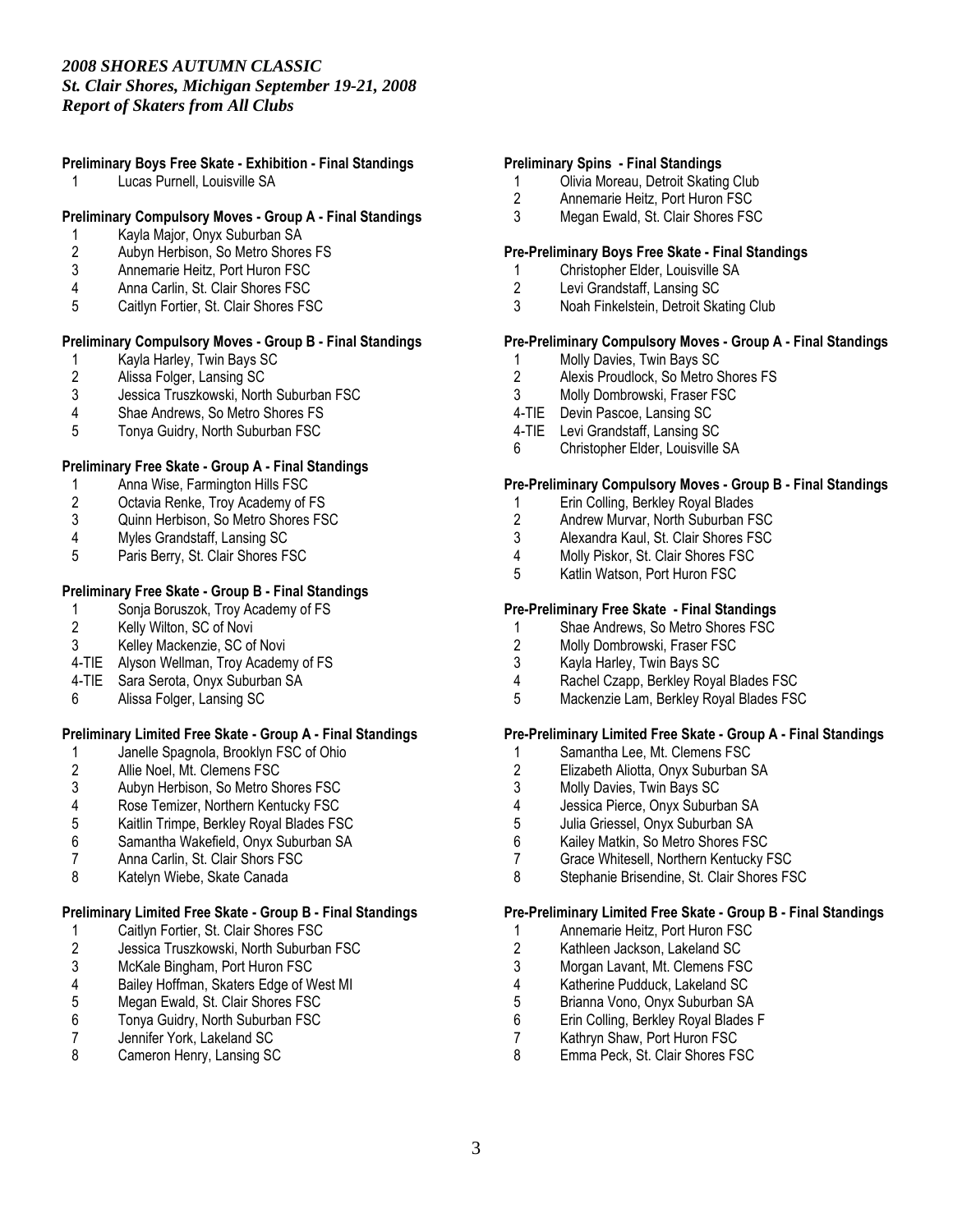### Pre-Preliminary Limited Free Skate - Group C - Final Standings

- 1 Kendyll Lavant, Mt. Clemens FSC<br>2 MacKenzie Clark, St. Clair Shores
- 2 MacKenzie Clark, St. Clair Shores FSC<br>3 Breanna Boone, Mt. Clemens FSC
- 
- 3 Breanna Boone, Mt. Clemens FSC 4 Allison Whitehead, So Metro Shores FSC<br>5 Kathleen Butler, St. Clair Shores FSC
- 5 Kathleen Butler, St. Clair Shores FSC
- 6 Jessica Gabel, St. Clair Shores FSC
- 7 Amanda McConnell, Farmington Hills FSC

# **Pre-Preliminary Spins - Final Standings**<br>1 Alexis Proudlock, So. Metro Shor

- 1 Alexis Proudlock, So. Metro Shores FSC<br>2 Emma Ramsey, Detroit Skating Club
- Emma Ramsey, Detroit Skating Club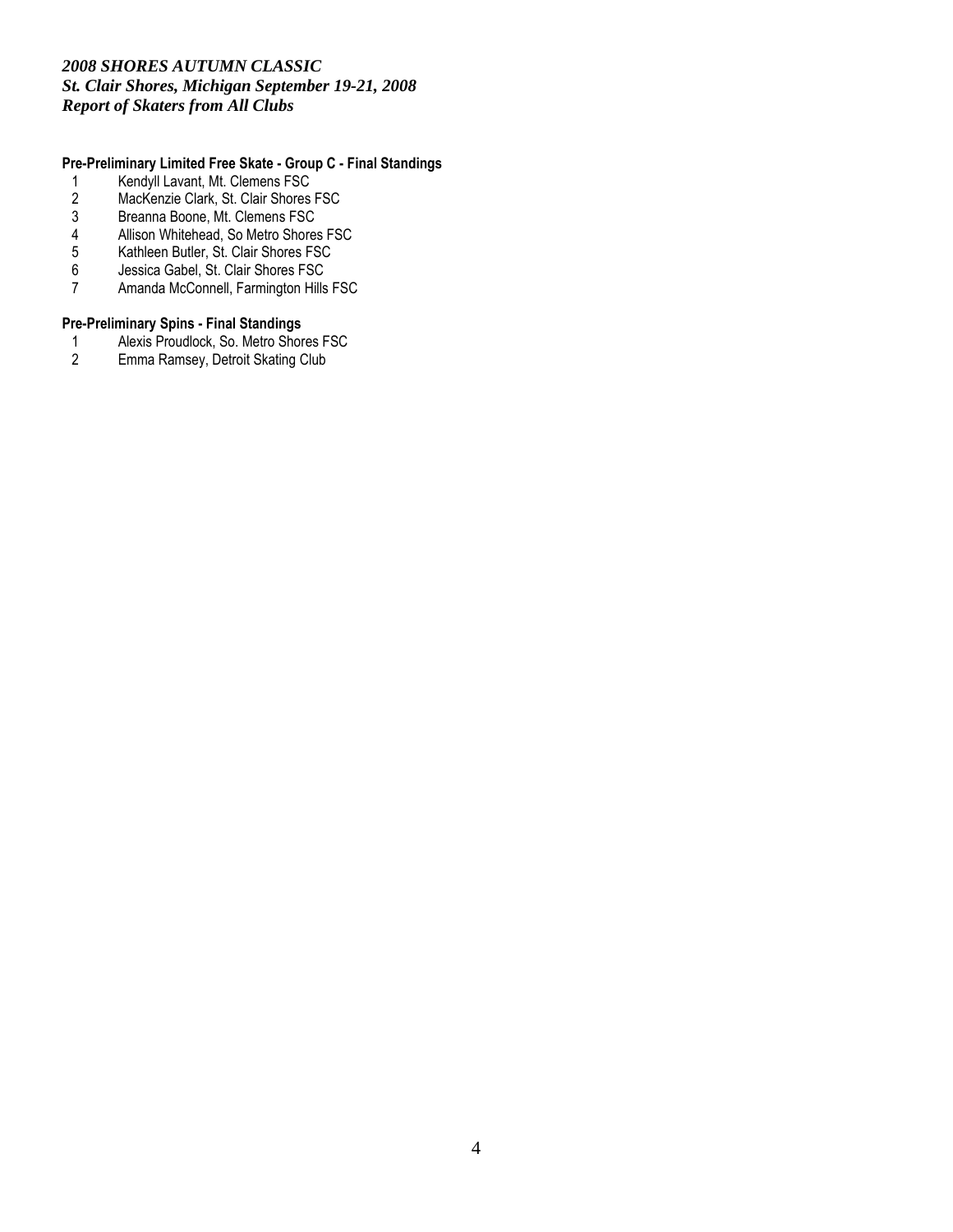# SUMMARY Page 1 of 3 2008 ST. CLAIR SHORES AUTUMN CLASSIC

09/19/2008 - 09/21/2008

|              |                                                                             |                |                              |              | ບສ⊢⊺ສ/∠ບບ໐ - ບສ/∠ ⊓∕∠ບບ໐                                         |                |                         |
|--------------|-----------------------------------------------------------------------------|----------------|------------------------------|--------------|------------------------------------------------------------------|----------------|-------------------------|
|              | Juvenile Girls Short Program (201)                                          |                |                              |              | Intermediate Ladies Short Program B (204)                        |                |                         |
| FP           | Name                                                                        | Points         | <b>SP</b>                    | FP           | Name                                                             | Points         | <b>SP</b>               |
| -1           | Erin Lyddon, North Suburban FSC                                             | 22.38          | $\mathbf{1}$                 | -1           | Jennifer Sterbenz, Detroit SC                                    | 30.07          | -1                      |
| 2            | Gretta Gast, Lansing SC                                                     | 16.81          | $\overline{c}$               | 2            | Ashton Miller, Lansing SC                                        | 27.47          | $\overline{c}$          |
| 3            | Madeleine Rutledge, Detroit SC                                              | 16.71          | 3                            | 3            | Hannah Rosinski, Pavilion SC of Cleveland Heights                | 26.79          | 3                       |
| 4            | Carson Dembrosky, South Metro Shores FSC                                    | 16.02          | 4                            | 4            | Jamie Schreffler, Strongsville SC                                | 22.06          | 4                       |
| 5            | Lyndsay Ream, Strongsville SC                                               | 15.68          | 5                            | 5            | Kimberly Morawski, St. Clair Shores FSC                          | 21.04          | 5                       |
| 6            | Lauren Dumas, North Suburban FSC                                            | 15.56          | 6                            | 6            | LeVana Wu, Strongsville SC                                       | 20.48          | 6                       |
| 7<br>8       | Maria Mulligan, St. Clair Shores FSC<br>Emma St. John, St. Clair Shores FSC | 15.00<br>14.49 | 7<br>8                       | 7<br>8       | Natalie Imirzian, SC of Novi<br>Marissa Delmatto, Columbus FSC   | 19.05<br>18.90 | 7<br>8                  |
| 9            | Kelley Buc, Port Huron FSC                                                  | 13.01          | 9                            | 9            | Klabera Komini, Mt. Clemens FSC                                  | 18.40          | 9                       |
| w            | Jessie Anderson, Pavilion SC of Cleveland Heights                           |                |                              | 10           | Minna Song, St. Clair Shores FSC                                 | 17.90          | 10                      |
| w            | Victoria Brown, Troy Academy of FS                                          |                |                              | 11           | Caitlin Collmar, Strongsville SC                                 | 16.37          | 11                      |
|              |                                                                             |                |                              | 12           | Rachel Starks, Berkley Royal Blades FSC                          | 13.95          | 12                      |
|              | Intermediate Men Short Program (202)                                        |                |                              | 13           | Katelin Murdock, Nashville FSC                                   | 13.93          | 13                      |
| FP           | Name                                                                        | Points         | SP                           | 14           | Jade Lun, St. Clair Shores FSC                                   | 12.75          | 14                      |
| $\mathbf{1}$ | Alexander Newman, SC of Novi                                                | 28.13          | $\mathbf{1}$                 | 15           | Amanda Colson, Nashville FSC                                     | 12.44          | 15                      |
| 2            | Timothy Sterbenz, Detroit SC                                                | 24.23          | $\overline{c}$               | 16           | Sophia Othoudt, Lansing SC                                       | 11.09          | 16                      |
| 3            | Jared Weiss, St. Clair Shores FSC                                           | 23.80          | 3                            | 17           | Katie Krausman, Lakeland SC                                      | 10.86          | 17                      |
| 4            | Konstantin Chizhikov, Detroit SC                                            | 23.39          | 4                            | 18           | Nicole Kettel, Winterhurst FSC                                   | 10.45 18       |                         |
| 5            | Jacob Jaffe, Pavilion SC of Cleveland Heights                               | 21.87          | 5                            | W            | Kaitlin Budd, Detroit SC                                         |                |                         |
| 6            | Nicholas Fisk, St. Clair Shores FSC                                         | 21.65          | 6                            | W            | Kendall Calcaterra, Onyx Suburban SA                             |                |                         |
| 7            | Jordan Pordash, Brooklyn FSC of Ohio                                        | 21.09          | $\overline{7}$               |              |                                                                  |                |                         |
| 8            | Justin Highgate-Brutman, St. Clair Shores FSC                               | 19.77          | 8                            |              | Novice Men Short Program (206)                                   |                |                         |
|              |                                                                             |                |                              | FP           | Name                                                             | Points         | <b>SP</b>               |
|              | Intermediate Ladies Short Program A (203)                                   |                |                              | 1            | Ryan Hartley, Queen City FSC                                     | 42.37          |                         |
| FP           | Name                                                                        | Points         | <b>SP</b>                    | 2            | Zachariah Szabo, Indiana/World Skating Academy                   | 36.52          | $\overline{c}$          |
| -1           | Jaylyn Kelly, Lansing SC                                                    | 28.98          | $\mathbf{1}$                 | 3            | Troy Tomasello, Strongsville SC                                  | 30.04          | 3                       |
| 2            | Caitlyn Nemastil, Strongsville SC                                           | 27.56          | $\overline{c}$               | 4            | Alex Fabian, Fort Wayne ISC                                      | 25.09          | 4                       |
| 3<br>4       | Jessica Schilkey, St. Clair Shores FSC<br>Alexie Mieskoski, Columbus FSC    | 26.81<br>25.99 | 3<br>4                       |              | Intermediate Pairs Free Skate - Exhibition (207)                 |                |                         |
| 5            | Kelsey Walton, Detroit SC                                                   | 25.86          | 5                            | FP           | Name                                                             | Points FS      |                         |
| 6            | Kelly Carnahan, Strongsville SC                                             | 23.87          | 6                            | -1           | Kaitlin Budd, Detroit SC                                         | 44.31          | $\overline{1}$          |
| 7            | Shaina Lane-Reese, Nashville FSC                                            | 23.54          | 7                            |              | Matthew Blackmer, Troy Academy of FS                             |                |                         |
| 8            | Holly Moore, Pavilion SC of Cleveland Heights                               | 22.13          | 8                            |              |                                                                  |                |                         |
| 9            | Mia Rollins, Nashville FSC                                                  | 19.76          | 9                            |              | Novice Pairs Short Program - Exhibition (208)                    |                |                         |
| 10           | Kayla Sledzinski, Mt. Clemens FSC                                           | 18.84          | 10                           | FP           | Name                                                             | Points         | SP                      |
| 11           | Jessica Nicosia, Detroit SC                                                 | 18.10          | 11                           | $\mathbf{1}$ | Rachel Cole, Detroit SC                                          | 26.80          | $\overline{1}$          |
| 12           | Alexis McDonell, Queen City FSC                                             | 17.36          | 12                           |              | Colin Glabinski, DuPage FSC                                      |                |                         |
| 13           | Lena Wu, Strongsville SC                                                    | 17.30          | 13                           |              |                                                                  |                |                         |
| 14           | Lauren Shuff, Midland FSC                                                   | 16.11          | 14                           |              | Junior Ladies Short Program (209)                                |                |                         |
| 15           | Alexandria Miranda, Brooklyn FSC of Ohio                                    | 15.77          | 15                           | FP           | Name                                                             | Points SP      |                         |
| 16           | Amanda Gutowski, Westland FSC                                               | 15.35          | 16                           | 1            | Chelsea Christopher, Strongsville SC                             | 39.43          | $\overline{1}$          |
| 17           | Katie Hochrein, Ann Arbor FSC                                               | 14.98          | 17                           | 2            | Farah Sheikh, Detroit SC                                         | 38.40          | $\overline{\mathbf{c}}$ |
| 18           | Emily Montreuil, St. Clair Shores FSC                                       | 14.64          | 18                           | 3            | Ashley Strojny, Strongsville SC                                  | 37.11          | 3                       |
| W            | Hannah Miller, Lansing SC                                                   |                |                              | 4            | Brittany Fullgrapp, Port Huron FSC                               | 33.24          |                         |
| W            | Jenna Sutton, SC of Novi                                                    |                |                              | 5            | Alicia Hsu, Nashville FSC                                        | 33.23          | 5                       |
|              |                                                                             |                |                              | 6            | Kylie Papp, Shaker FSC                                           | 31.14          | 6                       |
|              | Novice Ladies Short Program (205)                                           |                |                              | 7            | Lauren Ko, Detroit SC                                            | 30.55          | 7                       |
| FP           | Name                                                                        | Points         | SP                           | 8            | Catherine Lepkowski, Ice House Skating Academy                   | 30.40          | 8                       |
| -1           | Meleah Hansen, Strongsville SC                                              | 62.64          | 1                            | 9            | Allison Margevicius, Forestwood FSC                              | 26.09          | 9                       |
| 2<br>3       | Bethany Bonenfant, Detroit SC<br>Shelby Sylvester, Mt. Clemens FSC          | 60.54<br>58.70 | $\overline{\mathbf{c}}$<br>3 | 10<br>11     | Alexandra DeNio, Lakeland SC<br>Shelby St. Arnold, Nashville FSC | 25.72<br>25.33 | 10<br>11                |
| 4            | Jacqueline Stoner, Onyx Suburban SA                                         | 57.22          | 4                            | 12           | Beth Evans, Winterhurst FSC                                      | 23.74          | 12                      |
| 5            | Natalie Krupa, St. Clair Shores FSC                                         | 54.12          | 5                            | W            | Christina Gao, Northern Kentucky FSC                             |                |                         |
| 6            | Kirsten Clark, Louisville Skating Academy                                   | 53.46          | 6                            | W            | Kelly Kielian, Columbus FSC                                      |                |                         |
| 7            | Kyra Hauck, Onyx Suburban SA                                                | 51.90          | $\overline{7}$               |              |                                                                  |                |                         |
| 8            | Kelsie Neal, Strongsville SC                                                | 50.86          | 8                            |              | Junior Men Short Program (210)                                   |                |                         |
| 9            | Erin Gales, Detroit SC                                                      | 48.96          | 9                            | FP           | Name                                                             | Points SP      |                         |
| 10           | Heather Buckner, Nashville FSC                                              | 48.88          | 10                           | -1           | Grant Hochstein, St. Clair Shores FSC                            | 62.70          | $\overline{1}$          |
| 11           | Krista Schwartz, Fort Wayne ISC                                             | 48.86          | 11                           | W            | Pine Kopka-Ross, Detroit SC                                      |                |                         |
| 12           | Lara Willmarth, St. Clair Shores FSC                                        | 47.24          | 12                           | W            | Victor Travis, Pavilion SC of Cleveland Heights                  |                |                         |
| 13           | Ashley Berg, Ice House Skating Academy                                      | 41.66          | 13                           |              |                                                                  |                |                         |
| 14           | Christie Kievit, Queen City FSC                                             | 40.92          | 14                           |              | Junior Pairs Short Program - Exhibition (211)                    |                |                         |
| 15           | Lindsay Burdan, SC Of Central Ohio                                          | 38.06          | 15                           | FP           | Name                                                             | Points SP      |                         |
| 16           | Jennifer Cardellini, Shaker FSC                                             | 36.42 16       |                              | 1            | Ameena Sheikh, Detroit SC                                        | 42.82          |                         |

|                                                            |                |                |                         | 09/19/2008 - 09/21/2008                                    |                 |                |
|------------------------------------------------------------|----------------|----------------|-------------------------|------------------------------------------------------------|-----------------|----------------|
| Juvenile Girls Short Program (201)                         |                |                |                         | Intermediate Ladies Short Program B (204)                  |                 |                |
|                                                            | Points         | SP             | FP                      | Name                                                       | Points          | SP             |
| on, North Suburban FSC                                     | 22.38          | $\mathbf{1}$   | $\mathbf{1}$            | Jennifer Sterbenz, Detroit SC                              | 30.07           | $\mathbf{1}$   |
| เst, Lansing SC                                            | 16.81          | 2              | $\overline{c}$          | Ashton Miller, Lansing SC                                  | 27.47           | 2              |
| e Rutledge, Detroit SC                                     | 16.71          | 3              | 3                       | Hannah Rosinski, Pavilion SC of Cleveland Heights          | 26.79           | 3              |
| embrosky, South Metro Shores FSC                           | 16.02          | 4              | 4                       | Jamie Schreffler, Strongsville SC                          | 22.06           | 4              |
| Ream, Strongsville SC<br>umas, North Suburban FSC          | 15.68<br>15.56 | 5<br>6         | 5                       | Kimberly Morawski, St. Clair Shores FSC                    | 21.04<br>20.48  | 5<br>6         |
| Iligan, St. Clair Shores FSC                               | 15.00          | $\overline{7}$ | 6<br>7                  | LeVana Wu, Strongsville SC<br>Natalie Imirzian, SC of Novi | 19.05           | 7              |
| . John, St. Clair Shores FSC                               | 14.49          | 8              | 8                       | Marissa Delmatto, Columbus FSC                             | 18.90           | 8              |
| c, Port Huron FSC                                          | 13.01          | 9              | 9                       | Klabera Komini, Mt. Clemens FSC                            | 18.40           | 9              |
| derson, Pavilion SC of Cleveland Heights                   |                |                | 10                      | Minna Song, St. Clair Shores FSC                           | 17.90           | 10             |
| rown, Troy Academy of FS                                   |                |                | 11                      | Caitlin Collmar, Strongsville SC                           | 16.37           | 11             |
|                                                            |                |                | 12                      | Rachel Starks, Berkley Royal Blades FSC                    | 13.95           | 12             |
| Intermediate Men Short Program (202)                       |                |                | 13                      | Katelin Murdock, Nashville FSC                             | 13.93           | 13             |
|                                                            | Points         | SP             | 14                      | Jade Lun, St. Clair Shores FSC                             | 12.75           | 14             |
| r Newman, SC of Novi                                       | 28.13          | $\mathbf{1}$   | 15                      | Amanda Colson, Nashville FSC                               | 12.44           | 15             |
| Sterbenz, Detroit SC                                       | 24.23          | 2              | 16                      | Sophia Othoudt, Lansing SC                                 | 11.09           | 16             |
| iss, St. Clair Shores FSC                                  | 23.80          | 3              | 17                      | Katie Krausman, Lakeland SC                                | 10.86           | 17             |
| n Chizhikov, Detroit SC                                    | 23.39          | 4              | 18                      | Nicole Kettel, Winterhurst FSC                             | 10.45           | 18             |
| ffe, Pavilion SC of Cleveland Heights                      | 21.87          | 5              | W                       | Kaitlin Budd, Detroit SC                                   |                 |                |
| Fisk, St. Clair Shores FSC                                 | 21.65          | 6              | W                       | Kendall Calcaterra, Onyx Suburban SA                       |                 |                |
| ordash, Brooklyn FSC of Ohio                               | 21.09          | $\overline{7}$ |                         |                                                            |                 |                |
| hgate-Brutman, St. Clair Shores FSC                        | 19.77          | 8              |                         | Novice Men Short Program (206)                             |                 |                |
|                                                            |                |                | FP                      | Name                                                       | Points          | SP             |
| Intermediate Ladies Short Program A (203)                  |                |                | $\mathbf{1}$            | Ryan Hartley, Queen City FSC                               | 42.37           | $\mathbf{1}$   |
|                                                            | Points         | SP             | $\overline{c}$          | Zachariah Szabo, Indiana/World Skating Academy             | 36.52           | 2              |
| Ily, Lansing SC                                            | 28.98          | $\mathbf{1}$   | 3                       | Troy Tomasello, Strongsville SC                            | 30.04           | 3              |
| emastil, Strongsville SC                                   | 27.56          | 2              | 4                       | Alex Fabian, Fort Wayne ISC                                | 25.09           | 4              |
| chilkey, St. Clair Shores FSC                              | 26.81          | 3              |                         |                                                            |                 |                |
| eskoski, Columbus FSC                                      | 25.99          | 4              |                         | Intermediate Pairs Free Skate - Exhibition (207)           |                 |                |
| alton, Detroit SC                                          | 25.86          | 5              | FP                      | Name                                                       | Points          | FS             |
| nahan, Strongsville SC                                     | 23.87          | 6              | $\mathbf{1}$            | Kaitlin Budd, Detroit SC                                   | 44.31           | $\overline{1}$ |
| ane-Reese, Nashville FSC                                   | 23.54          | $\overline{7}$ |                         | Matthew Blackmer, Troy Academy of FS                       |                 |                |
| ore, Pavilion SC of Cleveland Heights<br>is, Nashville FSC | 22.13<br>19.76 | 8<br>9         |                         |                                                            |                 |                |
| dzinski, Mt. Clemens FSC                                   |                | 10             | FP                      | Novice Pairs Short Program - Exhibition (208)<br>Name      |                 | SP             |
| licosia, Detroit SC                                        | 18.84<br>18.10 | 11             | $\mathbf{1}$            | Rachel Cole, Detroit SC                                    | Points<br>26.80 | $\overline{1}$ |
| Donell, Queen City FSC:                                    | 17.36          | 12             |                         | Colin Glabinski, DuPage FSC                                |                 |                |
| Strongsville SC                                            | 17.30          | 13             |                         |                                                            |                 |                |
| huff, Midland FSC                                          | 16.11          | 14             |                         | Junior Ladies Short Program (209)                          |                 |                |
| a Miranda, Brooklyn FSC of Ohio                            | 15.77          | 15             | FP                      | Name                                                       | Points          | - SP           |
| Gutowski, Westland FSC                                     | 15.35          | 16             | $\mathbf{1}$            | Chelsea Christopher, Strongsville SC                       | 39.43           | $\mathbf{1}$   |
| hrein, Ann Arbor FSC                                       | 14.98          | 17             | $\overline{\mathbf{c}}$ | Farah Sheikh, Detroit SC                                   | 38.40           | 2              |
| ntreuil, St. Clair Shores FSC                              | 14.64          | 18             | з                       | Ashley Strojny, Strongsville SC                            | 37.11           | 3              |
| <i>l</i> iller, Lansing SC                                 |                |                | 4                       | Brittany Fullgrapp, Port Huron FSC                         | 33.24           | 4              |
| tton, SC of Novi                                           |                |                | 5                       | Alicia Hsu, Nashville FSC                                  | 33.23           | 5              |
|                                                            |                |                | 6                       | Kylie Papp, Shaker FSC                                     | 31.14           | 6              |
| Novice Ladies Short Program (205)                          |                |                | 7                       | Lauren Ko, Detroit SC                                      | 30.55           | 7              |
|                                                            | Points         | SP             | 8                       | Catherine Lepkowski, Ice House Skating Academy             | 30.40           | 8              |
| lansen, Strongsville SC                                    | 62.64          | $\mathbf{1}$   | 9                       | Allison Margevicius, Forestwood FSC                        | 26.09           | 9              |
| Bonenfant, Detroit SC                                      | 60.54          | $\overline{c}$ | 10                      | Alexandra DeNio, Lakeland SC                               | 25.72           | 10             |
| vivester, Mt. Clemens FSC                                  | 58.70          | 3              | 11                      | Shelby St. Arnold, Nashville FSC                           | 25.33           | 11             |
| e Stoner, Onyx Suburban SA                                 | 57.22          | 4              | 12                      | Beth Evans, Winterhurst FSC                                | 23.74           | 12             |
| rupa, St. Clair Shores FSC                                 | 54.12          | 5              | w                       | Christina Gao, Northern Kentucky FSC                       |                 |                |
| lark, Louisville Skating Academy                           | 53.46          | 6              | W                       | Kelly Kielian, Columbus FSC                                |                 |                |
| ck, Onyx Suburban SA                                       | 51.90          | 7              |                         |                                                            |                 |                |
| al, Strongsville SC                                        | 50.86          | 8              |                         | Junior Men Short Program (210)                             |                 |                |
| s, Detroit SC                                              | 48.96          | 9              | FP                      | Name                                                       | Points          | SP             |
| Buckner, Nashville FSC                                     | 48.88          | 10             | $\mathbf{1}$            | Grant Hochstein, St. Clair Shores FSC                      | 62.70           | 1              |
| hwartz, Fort Wayne ISC                                     | 48.86          | 11             | w                       | Pine Kopka-Ross, Detroit SC                                |                 |                |
| narth, St. Clair Shores FSC                                | 47.24          | 12             | W                       | Victor Travis, Pavilion SC of Cleveland Heights            |                 |                |
| erg, Ice House Skating Academy                             | 41.66          | 13             |                         |                                                            |                 |                |
| ievit, Queen City FSC                                      | 40.92          | 14             |                         | Junior Pairs Short Program - Exhibition (211)              |                 |                |
| lurdan, SC Of Central Ohio                                 | 38.06          | 15             | FP                      | Name                                                       | Points          | SP             |
| Cardellini, Shaker FSC                                     | 36.42          | 16             | -1                      | Ameena Sheikh, Detroit SC                                  | 42.82           | $\mathbf{1}$   |
|                                                            |                |                |                         | Aaron VanCleave, Detroit SC                                |                 |                |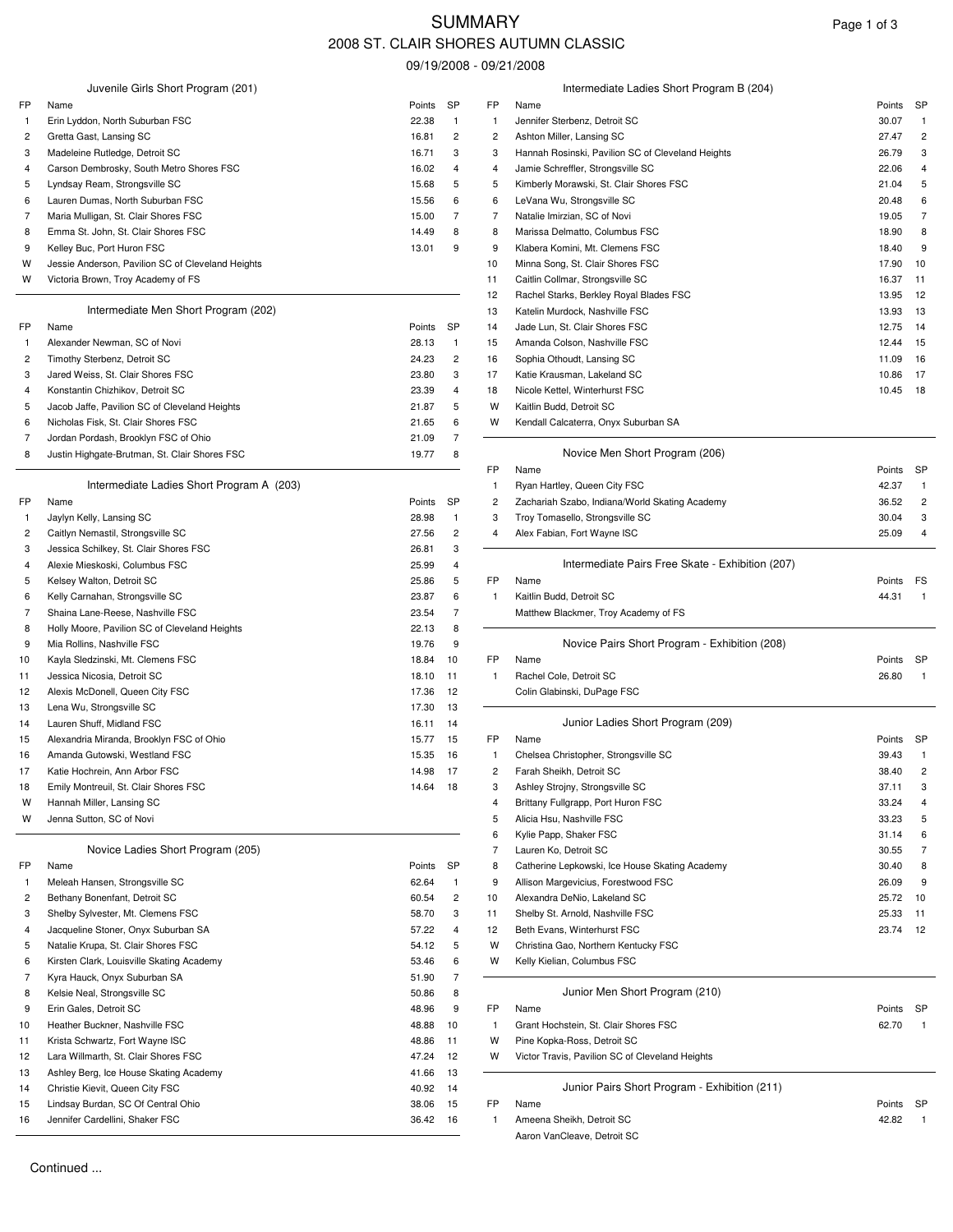# **SUMMARY** 2008 ST. CLAIR SHORES AUTUMN CLASSIC

09/19/2008 - 09/21/2008

|              | Senior Pairs Short Program (212)                                        |                |                                         |          | Juvenile, Open Juvenile Boys FS (217)                                              |                |          |
|--------------|-------------------------------------------------------------------------|----------------|-----------------------------------------|----------|------------------------------------------------------------------------------------|----------------|----------|
| FP           | Name                                                                    | Points         | SP                                      | FP       | Name                                                                               | Points         | FS       |
| -1           | Chloe Katz, SC of New York                                              | 46.41          | $\mathbf{1}$                            | 1        | Timothy Sterbenz, Detroit SC                                                       | 36.74          |          |
|              | Joseph Lynch, SC of New York                                            |                |                                         | 2        | Michael Young, Skaters' Edge of West Michigan                                      | 27.79          | 2        |
| 2            | Andrea Best, Detroit SC                                                 | 43.33          | $\overline{2}$                          | 3        | Eric Hartley, Queen City FSC                                                       | 25.03          | 3        |
|              | Trevor Young, Detroit SC                                                |                | 3                                       | 4        | Ivan Mokhov, Lansing SC                                                            | 23.27          | 4        |
| 3            | Kendra Moyle, Arctic FSC<br>Steven Pottenger, Dallas FSC                | 38.23          |                                         |          | Intermediate Ladies Free Skate - A - (218)                                         |                |          |
| w            | Janyce Okamoto, Nashville FSC                                           |                |                                         | FP       | Name                                                                               | Points         | FS       |
|              | Ryan Berning, Nashville FSC                                             |                |                                         | 1        | Ashton Miller, Lansing SC                                                          | 53.92          |          |
|              |                                                                         |                |                                         | 2        | Alexie Mieskoski, Columbus FSC                                                     | 53.92          | 2        |
|              | Senior Ladies Short Program (213)                                       |                |                                         | 3        | Jaylyn Kelly, Lansing SC                                                           | 50.47          | 3        |
| FP           | Name                                                                    | Points         | SP                                      | 4        | Kelly Carnahan, Strongsville SC                                                    | 41.96          |          |
| $\mathbf{1}$ | Abigail Legg, Indiana/World Skating Academy                             | 36.68          | 1                                       | 5        | Shaina Lane-Reese, Nashville FSC                                                   | 41.09          |          |
| 2            | Amanda Jagow, Onyx Suburban SA                                          | 31.99          | $\overline{c}$                          | 6        | Marissa Delmatto, Columbus FSC                                                     | 39.73          |          |
| 3            | Diana Reina, Puerto Rican Figure Skating Federation                     | 26.04          | 3                                       | 7        | Klabera Komini, Mt. Clemens FSC                                                    | 39.07          | 7        |
| 4            | Megan Lepkowski, Ice House Skating Academy                              | 22.39          | $\overline{4}$                          | 8        | Natalie Imirzian, SC of Novi                                                       | 38.80          | 8        |
| W            | Anna Cobb, Ice House Skating Academy                                    |                |                                         | 9        | Amanda Gutowski, Westland FSC                                                      | 37.11          | 9        |
|              |                                                                         |                |                                         | 10       | Erica Miller, Onyx Suburban SA                                                     | 35.46          | 10       |
|              | Senior Men Short Program (214)                                          |                |                                         | 11       | Emily Montreuil, St. Clair Shores FSC                                              | 34.55          | 11       |
| FP           | Name                                                                    | Points         | SP                                      | 12       | Katie Hochrein, Ann Arbor FSC                                                      | 31.66          | 12       |
| $\mathbf{1}$ | Wesley Campbell, Nashville FSC<br>Parker Pennington, Winterhurst FSC    | 59.67          | $\mathbf{1}$<br>$\overline{\mathbf{c}}$ | 13       | Alexis McDonell, Queen City FSC                                                    | 31.39          | 13<br>14 |
| 2<br>3       | Nathan Chastain, Northern Kentucky FSC                                  | 53.55<br>46.13 | 3                                       | 14<br>15 | Jade Lun, St. Clair Shores FSC<br>Alexandria Miranda, Brooklyn FSC of Ohio         | 30.80<br>30.61 | 15       |
| 4            | William Lindsay, Chatham FSC -Skate Canada                              | 37.58          | 4                                       | 16       | Nicole Kettel, Winterhurst FSC                                                     | 28.85          | 16       |
|              |                                                                         |                |                                         | 17       | Caitlin Collmar, Strongsville SC                                                   | 28.28          | 17       |
|              | Juvenile Girls Free Skate A - IR (215)                                  |                |                                         | W        | Kendall Calcaterra, Onyx Suburban SA                                               |                |          |
| FP           | Name                                                                    | Points         | FS                                      |          |                                                                                    |                |          |
| -1           | Kaitlin Budd, Detroit SC                                                | 41.93          | $\mathbf{1}$                            |          | Novice Pairs Free Skate - Exhibition (219)                                         |                |          |
| 2            | Kimberly Berkovich, Pavilion SC of Cleveland Heights                    | 41.72          | $\overline{c}$                          | FP       | Name                                                                               | Points         | FS       |
| 3            | Alison Freier, SC of Novi                                               | 40.15          | 3                                       | -1       | Rachel Cole, Detroit SC                                                            | 50.39          |          |
| 4            | Jessie Anderson, Pavilion SC of Cleveland Heights                       | 39.91          | 4                                       |          | Colin Glabinski, DuPage FSC                                                        |                |          |
| 5            | Maria Fu, Northern Kentucky FSC                                         | 37.71          | 5                                       |          |                                                                                    |                |          |
| 6            | Caitlin DeLuca, Detroit SC                                              | 36.70          | 6                                       |          | Intermediate Ladies Free Skate - B - IR (221)                                      |                |          |
| 7            | Rachel Burgett, Strongsville SC                                         | 32.69          | 7                                       | FP       | Name                                                                               | Points         | FS       |
| 8            | Madeline Franchock, Arctic FSC                                          | 32.60          | 8                                       | -1       | Jessica Schilkey, St. Clair Shores FSC                                             | 44.95          |          |
| 9            | Gretta Gast, Lansing SC                                                 | 31.13          | 9                                       | 2        | Jamie Schreffler, Strongsville SC                                                  | 44.61          | 2        |
| 10           | Sydney Flynn, Louisville Skating Academy                                | 30.92          | 10                                      | 3        | Caitlyn Nemastil, Strongsville SC                                                  | 44.34          | 3        |
| 11           | Holly Arneil, Port Huron FSC                                            | 30.62          | 11                                      | 4        | Kimberly Morawski, St. Clair Shores FSC                                            | 42.76          |          |
| 12           | Megan Haase, Detroit SC                                                 | 30.05          | 12                                      | 5        | Kelsey Walton, Detroit SC                                                          | 42.31          |          |
| 13           | Carly Bullock, Lansing SC                                               | 27.01          | 13<br>14                                | 6<br>7   | Jennifer Sterbenz, Detroit SC<br>Hannah Rosinski, Pavilion SC of Cleveland Heights | 37.63<br>36.72 |          |
| 14<br>15     | Isabelle Daskas, Onyx Suburban SA<br>Victoria Brown, Troy Academy of FS | 25.56<br>24.44 | - 15                                    | 8        | Carly Poremba, Strongsville SC                                                     | 34.73          | 8        |
| 16           | Lila Asher, Louisville Skating Academy                                  | 19.07          | -16                                     | 9        | Mia Rollins, Nashville FSC                                                         | 33.01          |          |
| W            | Kelley Buc, Port Huron FSC                                              |                |                                         | 10       | Minna Song, St. Clair Shores FSC                                                   | 32.40          | 10       |
|              |                                                                         |                |                                         | 11       | Kayla Sledzinski, Mt. Clemens FSC                                                  | 31.39          | 11       |
|              | Juvvenile Girls Free Skate B - IR (216)                                 |                |                                         | 12       | Lauren Shuff, Midland FSC                                                          | 30.23          | 12       |
| FP           | Name                                                                    | Points         | FS                                      | 13       | Sophia Othoudt, Lansing SC                                                         | 28.89          | 13       |
| -1           | Lexi Petkovic, Shaker FSC                                               | 47.39          | $\mathbf{1}$                            | 14       | Jessica Shoemaker, Lakeland SC                                                     | 25.91          | 14       |
| 2            | Holly Moore, Pavilion SC of Cleveland Heights                           | 43.00          | $\overline{\mathbf{c}}$                 | 15       | Katelin Murdock, Nashville FSC                                                     | 25.64          | 15       |
| 3            | Lauren Smith, Onyx Suburban SA                                          | 41.45          | 3                                       | 16       | Jenna Shoemaker, Lakeland SC                                                       | 24.17 16       |          |
| 4            | Michelle Lee, Northern Kentucky FSC                                     | 35.99          | 4                                       | W        | Jenna Sutton, SC of Novi                                                           |                |          |
| 5            | LeVana Wu, Strongsville SC                                              | 35.84          | 5                                       |          |                                                                                    |                |          |
| 6            | Leah Israel, Detroit SC                                                 | 32.31          | 6                                       |          | Intermediate Men Free Skate (222)                                                  |                |          |
| 7            | Caroline Hagan, Lansing SC                                              | 31.72          | 7                                       | FP       | Name                                                                               | Points         | FS       |
| 8            | Madeleine Rutledge, Detroit SC                                          | 31.69          | 8                                       | -1       | Alexander Newman, SC of Novi                                                       | 50.64          |          |
| 9            | Lena Wu, Strongsville SC                                                | 30.24          | 9                                       | 2        | Konstantin Chizhikov, Detroit SC                                                   | 43.76          | 2        |
| 10           | Erin Lyddon, North Suburban FSC                                         | 28.69          | 10                                      | 3        | Jacob Jaffe, Pavilion SC of Cleveland Heights                                      | 43.61          | 3        |
| 11           | Lyndsay Ream, Strongsville SC                                           | 28.20          | 11                                      | 4        | Jordan Pordash, Brooklyn FSC of Ohio                                               | 39.64          |          |
| 12           | Alexandra Parks, Lansing SC                                             | 26.64          | 12                                      | 5<br>6   | Nicholas Fisk, St. Clair Shores FSC                                                | 37.72          | 5<br>6   |
| 13<br>14     | Emma St. John, St. Clair Shores FSC<br>Maeve Pascoe, Lansing SC         | 25.80<br>21.95 | 13<br>14                                | w        | Justin Highgate-Brutman, St. Clair Shores FSC<br>Jared Weiss, St. Clair Shores FSC | 33.67          |          |
| 15           | Sally Hecksel, Lansing SC                                               | 20.94          | 15                                      |          |                                                                                    |                |          |
| 16           | Sarah Salomone, Pavilion SC of Cleveland Heights                        | 20.67          | 16                                      |          | Junior Men Free Skate (226)                                                        |                |          |
| 17           | Rachel Schepke, Onyx Suburban SA                                        | 16.05          | - 17                                    | FP       | Name                                                                               | Points         | FS       |
| W            | Hannah Miller, Lansing SC                                               |                |                                         | 1        | Grant Hochstein, St. Clair Shores FSC                                              | 127.92         |          |
| W            | Lauren Zisholz, Lansing SC                                              |                |                                         | 2        | Pine Kopka-Ross, Detroit SC                                                        | 74.29          | 2        |
|              |                                                                         |                |                                         |          |                                                                                    |                |          |

| Page 2 of 3 |  |
|-------------|--|
|-------------|--|

|              | Juvenile, Open Juvenile Boys FS (217)         |        |    |  |  |  |  |
|--------------|-----------------------------------------------|--------|----|--|--|--|--|
| =P           | Name                                          | Points | FS |  |  |  |  |
| $\mathbf{1}$ | Timothy Sterbenz, Detroit SC                  | 36.74  |    |  |  |  |  |
| $\mathbf{2}$ | Michael Young, Skaters' Edge of West Michigan | 27.79  | 2  |  |  |  |  |
| 3            | Eric Hartley, Queen City FSC                  | 25.03  | 3  |  |  |  |  |
| 4            | Ivan Mokhov, Lansing SC                       | 23.27  | 4  |  |  |  |  |
|              | Intermediate Ladies Free Skate - A - (218)    |        |    |  |  |  |  |

| ottenger, Dallas FSC                        |                |                |           | Intermediate Laures Fiee SKate - $A - (210)$ |           |                |
|---------------------------------------------|----------------|----------------|-----------|----------------------------------------------|-----------|----------------|
| kamoto, Nashville FSC                       |                |                | <b>FP</b> | Name                                         | Points FS |                |
| ning, Nashville FSC                         |                |                |           | Ashton Miller, Lansing SC                    | 53.92     |                |
|                                             |                |                |           | Alexie Mieskoski, Columbus FSC               | 53.92     | 2              |
| Senior Ladies Short Program (213)           |                |                | 3         | Jaylyn Kelly, Lansing SC                     | 50.47     | 3              |
|                                             | Points         | <b>SP</b>      | 4         | Kelly Carnahan, Strongsville SC              | 41.96     | $\overline{4}$ |
| egg, Indiana/World Skating Academy          | 36.68          |                | 5.        | Shaina Lane-Reese, Nashville FSC             | 41.09     | 5              |
| Jagow, Onyx Suburban SA                     | 31.99          | $\overline{2}$ | 6         | Marissa Delmatto, Columbus FSC               | 39.73     | 6              |
| ina, Puerto Rican Figure Skating Federation | 26.04          | 3              |           | Klabera Komini, Mt. Clemens FSC              | 39.07     | 7              |
| epkowski, Ice House Skating Academy         | 22.39          | 4              | 8         | Natalie Imirzian, SC of Novi                 | 38.80     | -8             |
| bb, Ice House Skating Academy               |                |                |           | Amanda Gutowski, Westland FSC                | 37.11     | 9              |
|                                             |                |                | 10        | Erica Miller, Onyx Suburban SA               | 35.46     | -10            |
| Senior Men Short Program (214)              |                |                | 11        | Emily Montreuil, St. Clair Shores FSC        | 34.55     | 11             |
|                                             | Points         | <b>SP</b>      | 12        | Katie Hochrein, Ann Arbor FSC                | 31.66     | -12            |
| ampbell, Nashville FSC                      | 59.67          |                | 13        | Alexis McDonell, Queen City FSC              | 31.39     | 13             |
| ennington, Winterhurst FSC                  | 53.55          | $\overline{2}$ | 14        | Jade Lun, St. Clair Shores FSC               | 30.80     | -14            |
| hastain, Northern Kentucky FSC              | 46.13          | 3              | 15        | Alexandria Miranda, Brooklyn FSC of Ohio     | 30.61     | -15            |
| indsay, Chatham FSC -Skate Canada           | 37.58          | $\overline{4}$ | 16        | Nicole Kettel, Winterhurst FSC               | 28.85     | 16             |
|                                             |                |                | 17        | Caitlin Collmar, Strongsville SC             | 28.28     | -17            |
| Juvenile Girls Free Skate A - IR (215)      |                |                | w         | Kendall Calcaterra, Onyx Suburban SA         |           |                |
|                                             | <b>P.A.</b> PO |                |           |                                              |           |                |

#### Novice Pairs Free Skate - Exhibition (219)

| <b>INOVICE Falls FIEE SKALE - EXHIDITION (219)</b> |        |    |
|----------------------------------------------------|--------|----|
| Name                                               | Points | FS |
| Rachel Cole, Detroit SC                            | 50.39  |    |
| Colin Glabinski, DuPage FSC                        |        |    |

#### Intermediate Ladies Free Skate - B - IR (221)

| urgett, Strongsville SC                 | 32.69  |     | FP. | Name                                              | Points FS |                |
|-----------------------------------------|--------|-----|-----|---------------------------------------------------|-----------|----------------|
| Franchock, Arctic FSC                   | 32.60  | 8   |     | Jessica Schilkey, St. Clair Shores FSC            | 44.95     |                |
| ıst, Lansing SC                         | 31.13  | 9   | 2   | Jamie Schreffler, Strongsville SC                 | 44.61     | $\overline{2}$ |
| lynn, Louisville Skating Academy        | 30.92  | 10  | 3   | Caitlyn Nemastil, Strongsville SC                 | 44.34     | 3              |
| eil, Port Huron FSC                     | 30.62  | 11  | 4   | Kimberly Morawski, St. Clair Shores FSC           | 42.76     | $\overline{4}$ |
| aase, Detroit SC                        | 30.05  | -12 | 5   | Kelsey Walton, Detroit SC                         | 42.31     | 5              |
| lock, Lansing SC                        | 27.01  | 13  | 6   | Jennifer Sterbenz, Detroit SC                     | 37.63     | 6              |
| )askas, Onyx Suburban SA                | 25.56  | 14  |     | Hannah Rosinski, Pavilion SC of Cleveland Heights | 36.72     | 7              |
| rown, Troy Academy of FS                | 24.44  | 15  | 8   | Carly Poremba, Strongsville SC                    | 34.73     | 8              |
| r, Louisville Skating Academy           | 19.07  | -16 | 9   | Mia Rollins, Nashville FSC                        | 33.01     | 9              |
| c, Port Huron FSC                       |        |     | 10  | Minna Song, St. Clair Shores FSC                  | 32.40     | 10             |
|                                         |        |     | 11  | Kayla Sledzinski, Mt. Clemens FSC                 | 31.39     | 11             |
| Juvvenile Girls Free Skate B - IR (216) |        |     | 12  | Lauren Shuff, Midland FSC                         | 30.23     | 12             |
|                                         | Points | FS  | 13  | Sophia Othoudt, Lansing SC                        | 28.89     | - 13           |
| ovic. Shaker FSC                        | 47.39  | -1  | 14  | Jessica Shoemaker, Lakeland SC                    | 25.91     | 14             |
| ore, Pavilion SC of Cleveland Heights   | 43.00  | 2   | 15  | Katelin Murdock, Nashville FSC                    | 25.64     | - 15           |
| mith, Onyx Suburban SA                  | 41.45  | 3   | 16  | Jenna Shoemaker, Lakeland SC                      | 24.17 16  |                |
| ee, Northern Kentucky FSC               | 35.99  | 4   | w   | Jenna Sutton, SC of Novi                          |           |                |
|                                         |        |     |     |                                                   |           |                |

#### Intermediate Men Free Skate (222)

|    | <b>INTERNATIONAL PROPERTY CONDUCTED</b>       |        |    |  |  |  |
|----|-----------------------------------------------|--------|----|--|--|--|
| FP | Name                                          | Points | FS |  |  |  |
|    | Alexander Newman, SC of Novi                  | 50.64  |    |  |  |  |
| 2  | Konstantin Chizhikov, Detroit SC              | 43.76  | 2  |  |  |  |
| 3  | Jacob Jaffe, Pavilion SC of Cleveland Heights | 43.61  | 3  |  |  |  |
| 4  | Jordan Pordash, Brooklyn FSC of Ohio          | 39.64  | 4  |  |  |  |
| 5  | Nicholas Fisk, St. Clair Shores FSC           | 37.72  | 5  |  |  |  |
| 6  | Justin Highgate-Brutman, St. Clair Shores FSC | 33.67  | 6  |  |  |  |
| w  | Jared Weiss, St. Clair Shores FSC             |        |    |  |  |  |
|    | Junior Men Free Skate (226)                   |        |    |  |  |  |

# Grant Hochstein, St. Clair Shores FSC 127.92 1 W Lauren Zisholz, Lansing SC 2 Pine Kopka-Ross, Detroit SC 74.29 2

W Victor Travis, Pavilion SC of Cleveland Heights